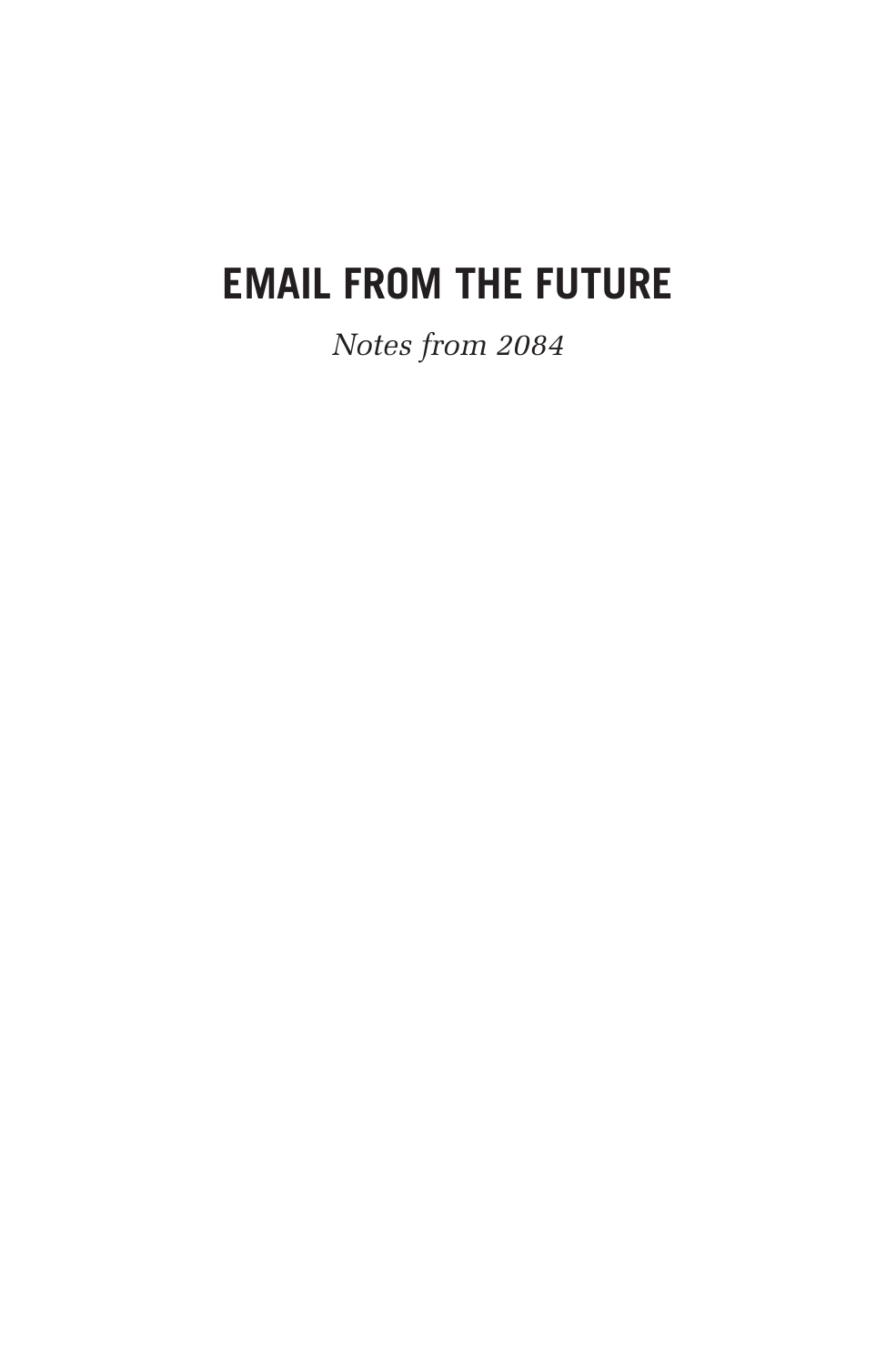### MICHAEL ROGERS **PRACTICAL FUTURIST®**

**VIRTUAL GROUPS** 

**BIO TOPICS**  **SMALL GROUPS** 

**VIDEOS** 

**BLOG** 

CONTACT

#### **Posted October 14, 2020**

Email from the Future?

As regular readers of this blog have heard before, when you're a futurist, you receive strange email.

Perhaps that's because we futurists are the last generalists. We tend to know a little about a lot of stuff, and we try to piece it together. So if you're a disgruntled citizen who wants to rant about kids these days, or Apple software updates, or the state of healthcare…well, the people who could do something about your problem probably just ignore you.

But then you find a blogger or a YouTuber who actually talks about how these things might change, and you think: maybe they'll listen. Worth a try!

So, I get a lot of strange, but occasionally interesting, email. Last week a particularly large message appeared in my inbox.

The subject line on the email was simply "TXT." And that was accurate: It was a very long document in plain text, one giant run-on page, no paragraph breaks, only occasionally punctuated, words sometimes run together, a bizarre unbroken digital rant. A real pain to reformat into readable prose.

I was about to delete, but for some reason I stopped, and began to repair the first page or two. Why? Idle curiosity. Plus, we're in the middle of the COVID lockdown and I have plenty of time on my hands.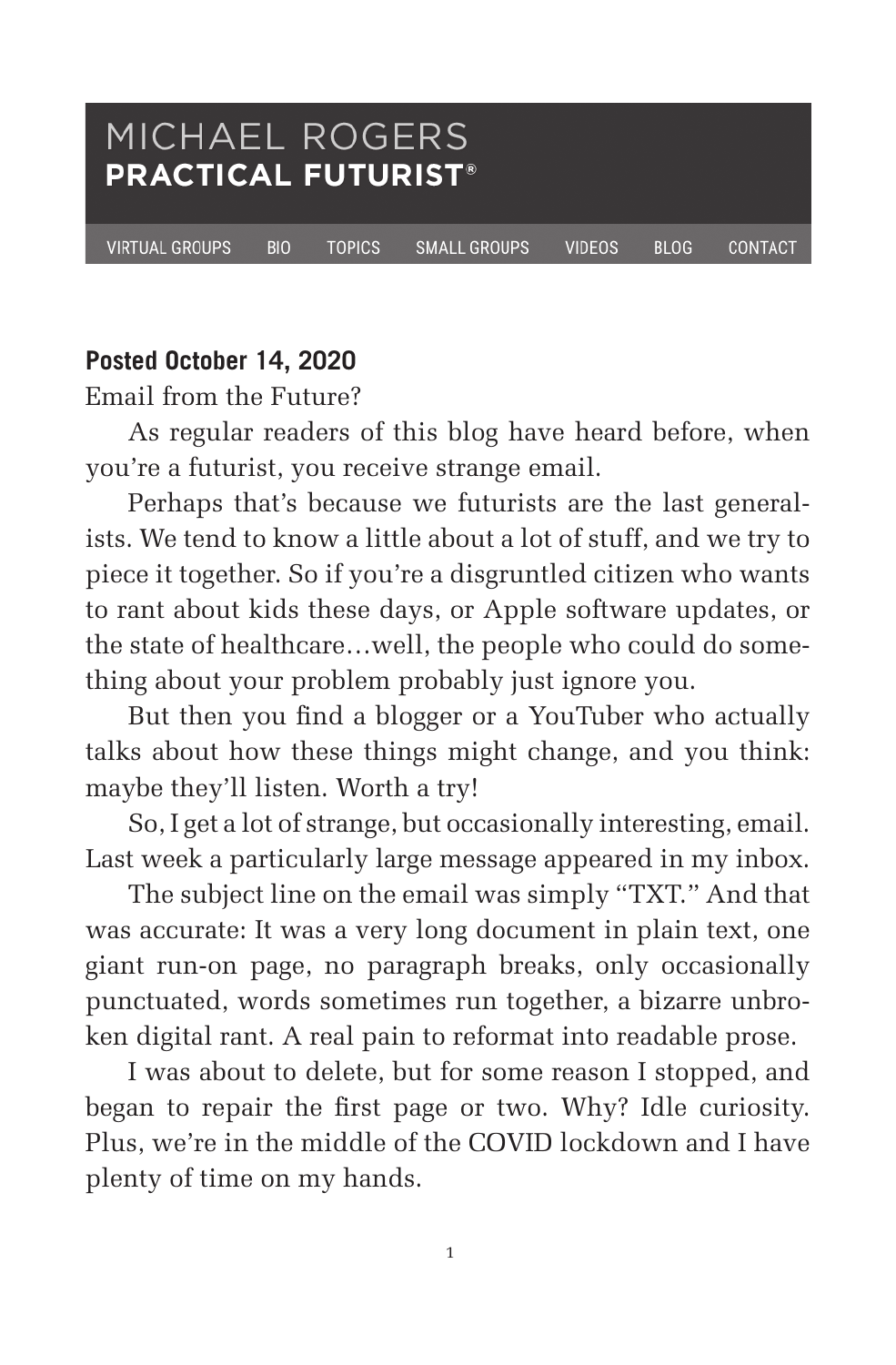After I read a bit, I realized that this was an unusual piece of writing. I finished reformatting and then did some digital forensics on the original email.

The sender address is null@null.com which is, of course, a meaningless spoof. There's also almost no other origin information attached to the email: no message id, no mime version, none of the standard digital identifiers that even the most clumsily-faked email would normally carry.

I know what the security-minded among you are thinking: it wasn't an email, it was inserted via some strange new hack. By now I've run three different malware detectors on my computer. No virus, no backdoors, nothing out of the ordinary.

In short, I'm not certain how this found its way onto my desktop.

However, I've now read the whole document. Someone went to quite a bit of work for no clear reward.

Someone apparently named Aldus, who claims he is living in Brooklyn right now. (The only Aldus I can locate in New York City is a street in the Bronx.)

I'll post the entire piece below. Readers can make of it what they will.

And Aldus, if you happen to see this, please do send me another email. But this time, try to use some punctuation.

Click here to download "TXT" (540 KB)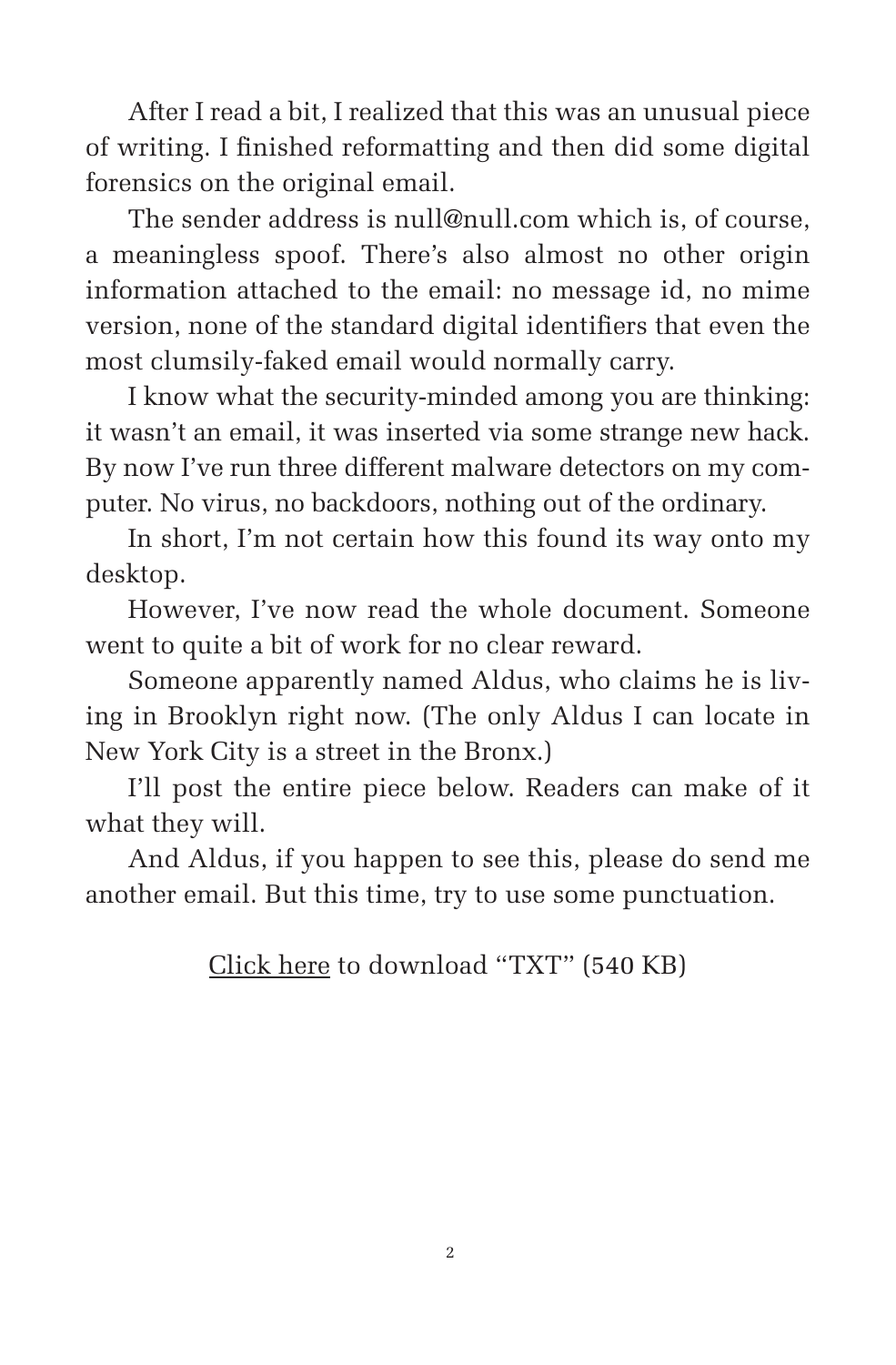# **JUNE 2084**

## **Thursday, June 2**

The idea to write these essays came to me two weeks ago, as I stood beside your mother, late on a crisp Ohio afternoon in the spring of 2084. I was watching you, my only grandchild, toss the ashes of your dream list into the cold, clear waters of the Scioto River, at the edge of New Williamsburg.

You are about to turn five, and it was a day of firsts for you. It was your first 350 Day celebration, the first time you'd been allowed to burn your wishes yourself. You even wrote well, scribbled—them with your own hands, your first experience with graphite and natural paper.

Dozens of other families surrounded us on the newly green riverbank for the Wishes Toss. There was music and food and a big black metal pan—the "wishes foundry" where all the children's folded pages were burned.

The excitement of the day had you flushed and giggling. They say you resemble me, but I am 70 years older than you, and to my eye I resemble no one except, perhaps, Father Time.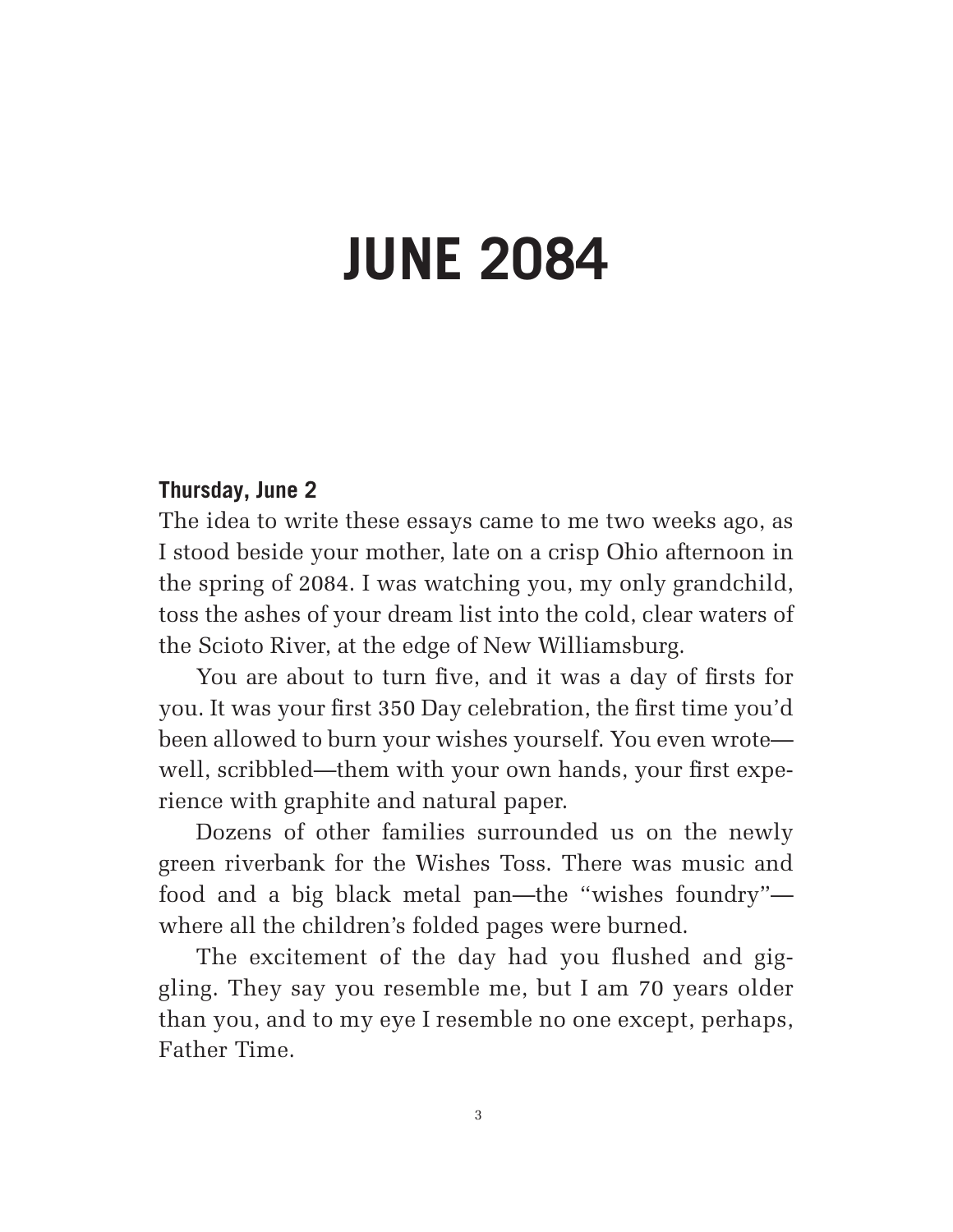You craned your neck as we watched the ashes disappear downstream; you wanted to keep them in view just as long as possible, although they were already invisible. But I could imagine the ashes traveling down the Scioto, out into the Ohio River, then merging into the Mississippi, through the new National Park, and finally, seventy kilometers west of New Orleans, coursing into the 2032 Atchafalaya Flood channel and out to the Gulf of Mexico. The carbonized fragments of your wishes will pass through more than a thousand kilometers of healthy land once tormented by floods, chemicals, droughts, toxic algae.

Your mother Sofia asked softly: "Luca, what does 350 Day mean?"

You replied quickly: "Wishes come true!"

"But why today?"

You returned to earth for a moment. "Uh...it means we fixed the air!"

"And much more," Sofia said. "It means anything is possible. Ask your grandfather. Nonno was there."

Well. Of course you didn't ask me at the time—what fiveyear-old celebrating his first 350 Day would, when the food is being put out and the lasers about to paint the dusk?

In a few years, the day may come when you do ask, perhaps urged by Tutor: "This weekend, ask an elder what the War was like, and we will talk about it on Monday."

But I might no longer be there to answer. Ironic, considering that my generation will be the first regularly to live beyond 100. Media tell us that one's seventies are now middle age and we have decades of active life ahead.

It may be so. But even with the formidable medical tools of today, all the genomic interventions and neural implants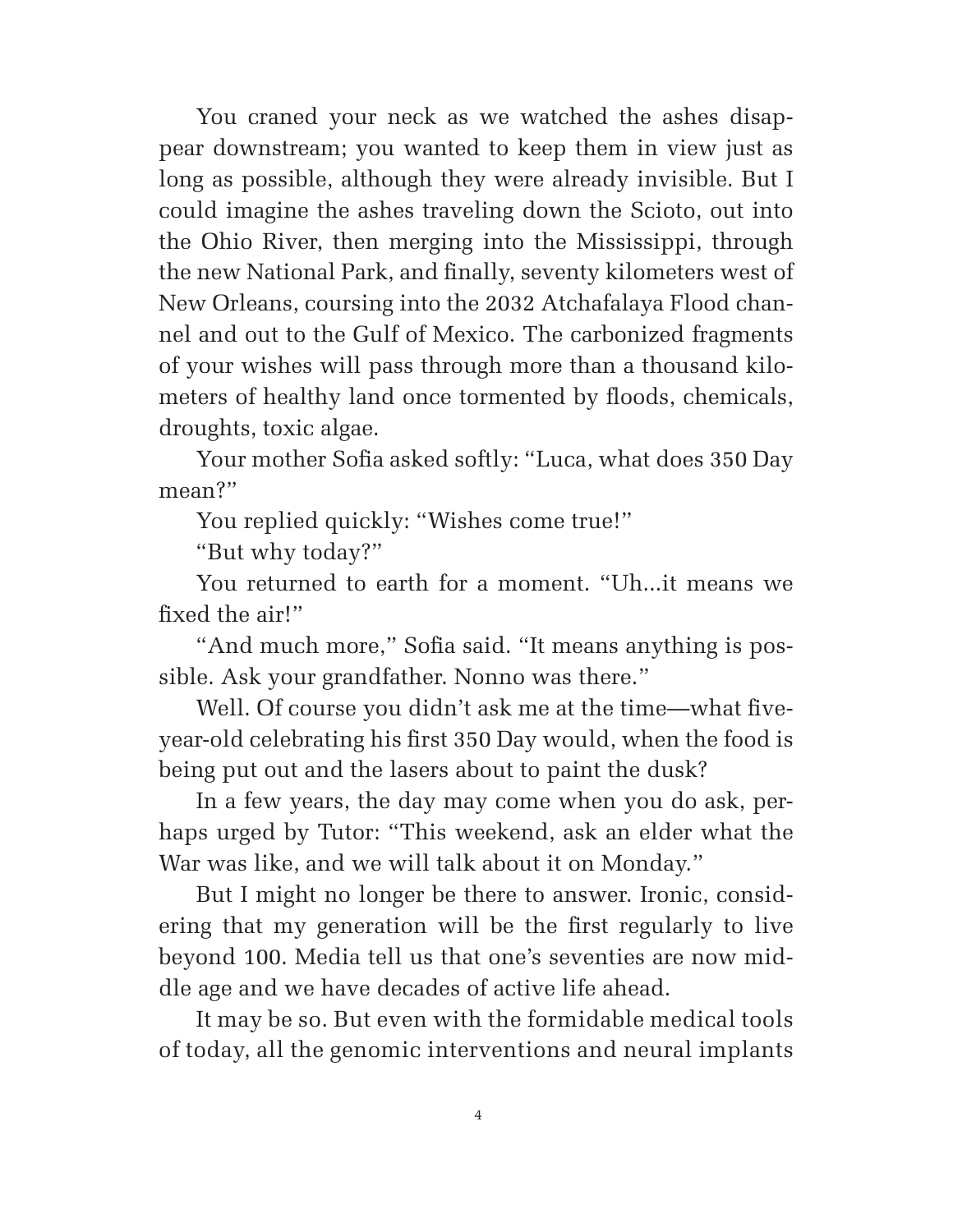and replica organs, there are still disorders we cannot heal. And I may be one of the unlucky ones, carrying a nasty bit of our unhappy early century that still lingers in a few unfortunates of my generation.

I still clearly remember the joy of the first 350 Day, May 15, 2049, when the planet's carbon level had averaged three hundred fifty parts per million for a full year. Certainly, three hundred fifty was still too high and most of the Warming's impacts remained, but there was a collective burst of con fidence. The goal was three hundred, which had been the global average in 1900. In the decades since the first 350 Day, the capture factories and global regreening continued the drawdown so dependably that when we reached three hundred a decade ago, little fuss was made.

During the 2020s and 2030s, at the height of the Warming, the global birthrate had dropped precipitously—floods, famines, fires, droughts, mass migration. Even in the wealthy countries, where suffering was less, there was a contagious climate angst among the young.

Why launch children into a future that appeared so tentative and perilous? Most people we knew chose to freeze. And it was not just a lack of desire to bear children—the fertility rate declined significantly, for reasons not fully understood, most probably stress-related. Nature itself didn't want more babies.

But in 2049 we knew that we were going to win the War. And the result was, as one humorist put it, a run on the egg banks.

I was thirty-nine, your grandmother Marianna was thirtyseven, and we were living in a townhouse in New Williamsburg. Your father was born almost exactly nine months after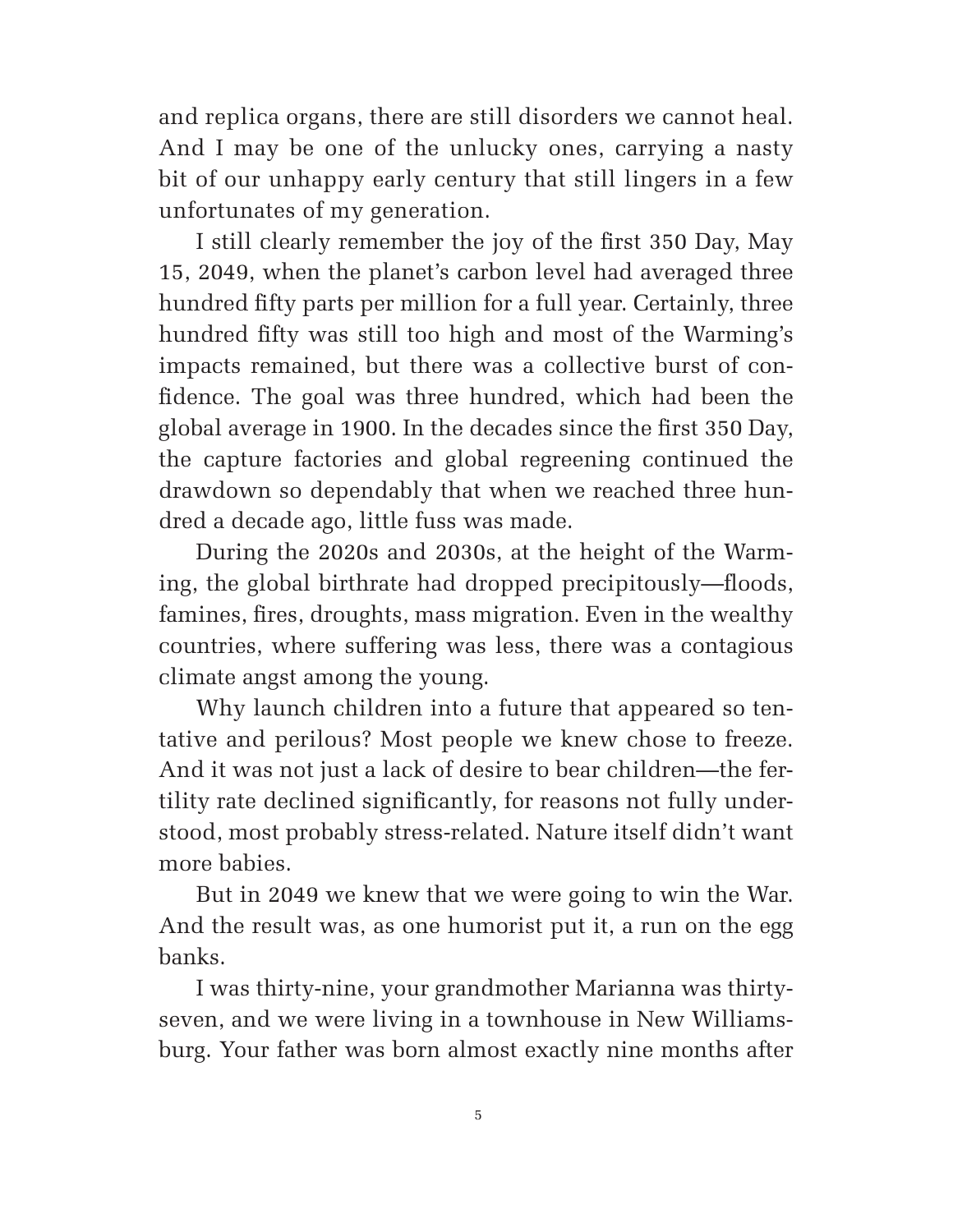that first 350 Day, an early arrival in the largest generation since those misunderstood Millennials.

Everyone, of course, was choosing optimistic baby names. And so that's why your father is named Dylan, after a Nobel Prize-winning songwriter from the famously optimistic 1960s. (Maybe archaic names are a family trait; my name, Aldus, comes from the 15th century printer who created the form of the modern book.)

In a few years you'll learn all our century's history from Tutor. So why do I feel the need to repeat it?

You will turn twenty-one in the first year of the 22nd century. A fresh page to inscribe. You and your generation have known no society other than this one, which we now find mostly pleasing and just. Problems remain, of course, and much work is yet to be done, but it feels as if our species has arrived at some benign plateau.

For now. Time is never kind to contentment, and we don't know what lies ahead.

But this is about what has already gone right: the transformation of our species and the planet in the 21st century, starting when the outlook was dire, and what it was like to be there.

In the early century, when I was your age, we had the technologies, the social models, the economic understandings…all the tools we needed to make the planet a healthy and just place to live.

As a species, we simply needed to do everything right for fifty years or so.

Did we do everything right? Of course not.

But we were close enough.

What I write won't be instructional; you'll learn enough